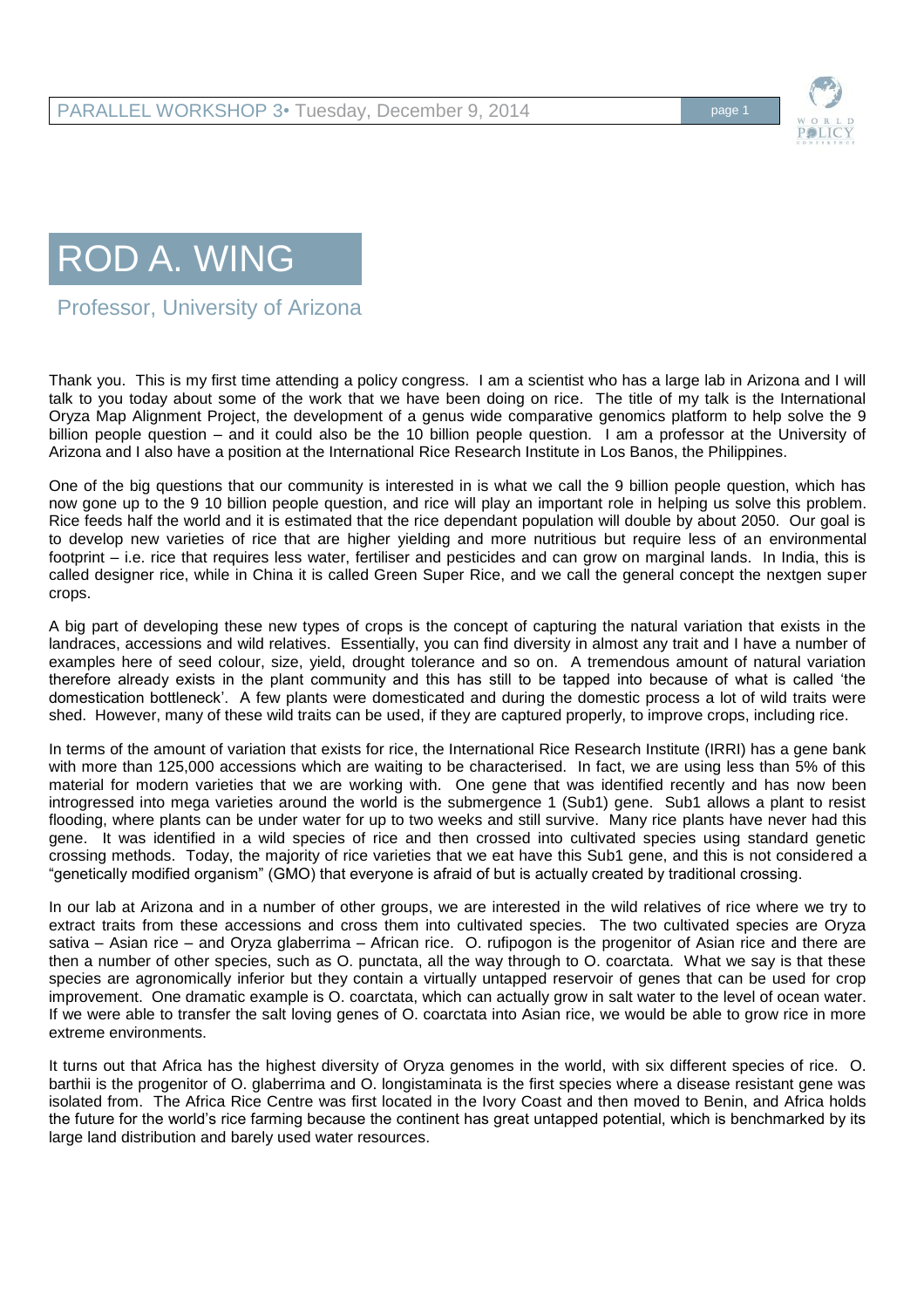

The International Oryza Map Alignment Project has been involved in generating reference genome sequences for all of the wild relatives of rice and African rice. These species contain a treasure trove traits related to abiotic and biotic stress, drought tolerance, mineral content in the soil, as well bacterial, viral and mosquito resistances. These have all been identified in these species and are currently being crossed to transfer these traits into Asian and African rice. Our lab was involved in sequencing the Asian rice genome about 10 years ago and we just celebrated that anniversary two weeks ago. We have also recently published the genome of African rice in Nature Genetics.

Asian rice was domesticated about 10,000 years ago in China from Oryza rufipogon and Oryza nivara. 7,000 years later, African rice was domesticated from Oryza barthii in West Africa, along the Niger River. This was a completely independent domestication event, which is an amazing thing in and of itself. Our lab has also sequenced the Oryza glaberrima, the African rice parent for the NERICA lines that we heard about earlier today, and amongst the things that we discovered was that African rice was domesticated in a single domestication centre. In fact, there are two theories about this: either Africe rice was domesticated throughout the continent or it was just in a small area. It turns out that our data supports the hypothesis that African rice was domesticated in a single cente of domestication and moved into to two secondary centres in West Africa.

We were also able to identify 73 regions across the genome that are under selection, which means that many regions of the genome have been identified which could be important for the adaption of African rice to the African continent and utilised to understand their function and improve rice. We were also able to show that many of the genes that were selected for domestication in Asian rice were also selected in African rice. It is therefore a fascinating story. The work in the future will be to try to identify traits in genes that are adapted to the African environment that can be used for crop improvement.

There is a wonderful book by Judith Carney called Black Rice about the historical significance of African rice in America. At one point in the 1700s, South Carolina was one of the largest exporters of rice in the world and the story was that the slave owners taught the slaves how to grow rice. This is completely false; it was actually the slaves who knew everything about rice production. They knew how to cultivate, irrigate, harvest and cook rice. The book is a fascinating story setting out that slavery was not just about muscle but also a transfer of knowledge from one culture to another. The book is definitely worth reading.

I have talked about the wild relatives of rice and I would now like to talk a little about genomics. We will soon have the genomes of all the wild relatives of rice and we can use this information to pinpoint agriculturally important genes that can be used to improve crops. The cost of sequencing has gone down and because of this the number of plant genomes has increased significantly. There are therefore lots and lots of genomes but what we do not have is an efficient mechanism for understanding the biology of these plants. This is what we call the genome bottleneck and one of the greatest challenges that we face in plant breeding is to be able to link genome sequences to functional traits that could be used to create superior and sustainable varieties, which is what we call genotype to phenotype. The phenotype is what the plant is expressing – its number of seeds and resistance to disease and drought, for example.

There are regions around the world that are developing state of the art phenotyping centres that can phenotype thousands and thousands of plants at a time. We collaborate with Qifa Zhang at Huazhong Agricultural University in Wuhan in China, where they have developed a phenotyping greenhouse that can assay 4,000 plants a day. This information is used to understand and capture natural variation and associate it with specific loctions on the genome. Once you have that information you can use it to learn and incorporate new variation into breeding programs.

HZAU has built a state of the art greenhouse phenotyping center, while IRRI has some wonderful high throughput phenotyping field scanners, which are tractors with booms and lots of sensors. The tractors go through a field where there are plots of 25 plants with the same genetic makeup and they can cover 3,000 25 plant plots per hour, using just one or two people. IRRI has recently released the sequences of 3,000 of these 125,000 accessions and is interested in trying to plant all of them out in the field and then phenotyping them in various locations to associate genotype with phenotype.

A couple of weeks ago, we held the International Symposium on Rice Functional Genomics in Tucson, Arizona to celebrate the 10th anniversary of the completion of the rice genome. At the meeting we held two think tank sessions